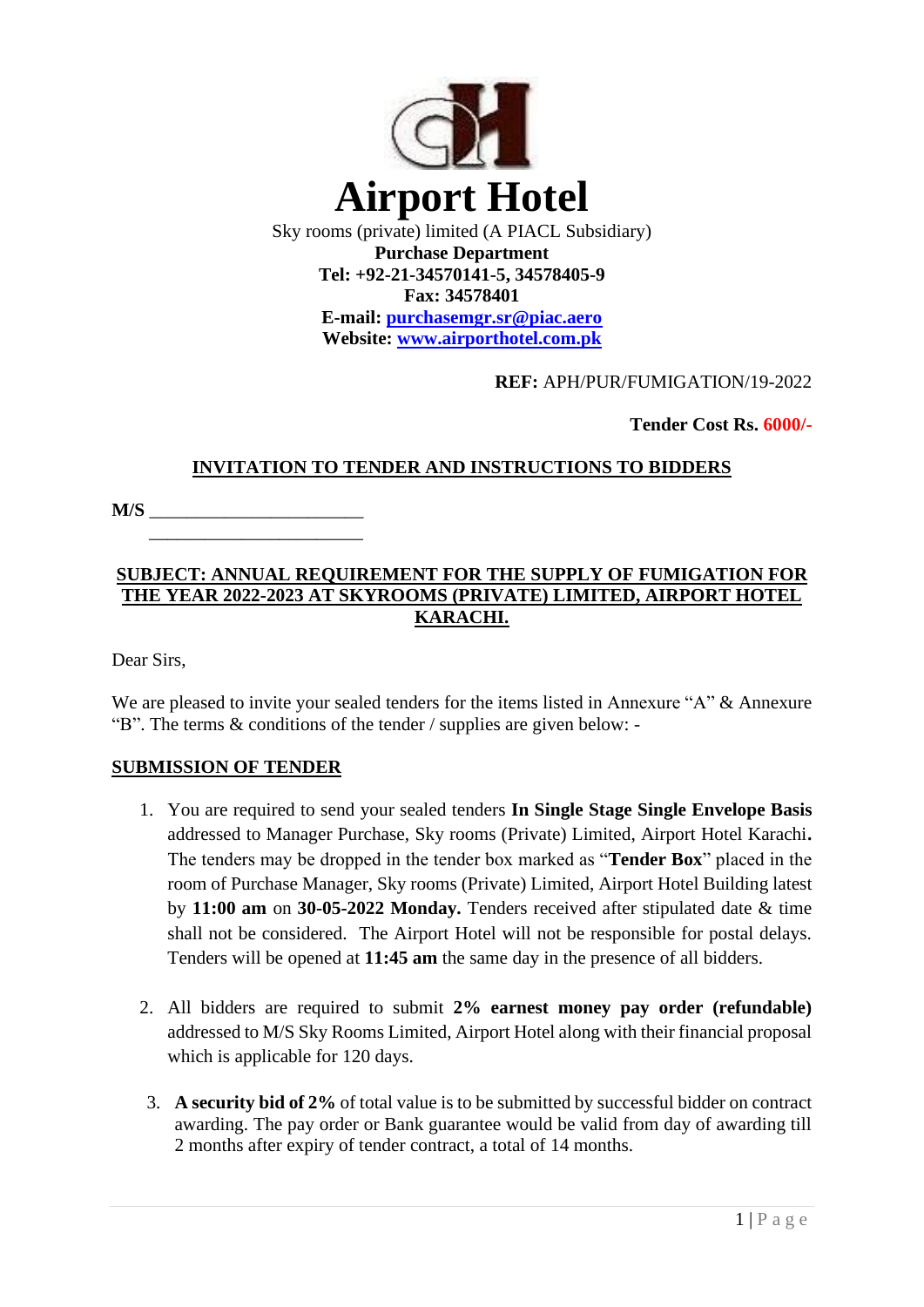# **PREPARATION OF TENDER**

Tender will be opened on **"Single Stage Single Sealed Envelopes"** basis. All bidders must submit "Technical proposal and Financial Proposal" enclosed within one large envelope addressed to Manager Purchase, Sky rooms Hotel, on or before specified tender opening date/time.

- 1. Technical Proposal and financial proposal will be opened on same date.
- 2. Po will be placed after proper technical evaluation to the lowest bidder
- 3. Technical proposal will be evaluated by the evaluation committee of SRL. Results of Evaluation will be communicated to all bidders accordingly.

## **Financial Proposal having following compulsory documents.**

- a) The Annexure "A" & Annexure "B" duly filled in, signed and sealed.
- b) Item category that the supplier is unable/not able to supply or does not have the provision to supply for, should be marked as N/A. The remaining table should be filled as per supplier stock capacity.
- c) 2% earnest money.
- d) Undertaking on 100-rupee stamp paper.
- e) Bidder may submit prices as per segregated Annexure.

#### **Technical Proposal having following documents etc.**

- Copy of GST & NTN certificate.
- Company registration certificate copy
- Company profile
- FBR registration certificate copy
- Client list
- No litigation certificates
- Exporter/ Manufacturer/ distributor/ Super Market/ GSA certificate (If Applicable)
- ISO / PSOCA / HSE Certificates (If Applicable)

#### **The outer cover of envelopes should bear address of the Manager Purchase, Sky rooms (Private) Limited, Airport Hotel, Tender reference number, opening date, and company name** with stamp.

All information about the material proposed to be supplied must be given as required in the schedule to tender.

The tender will not be considered, if complete information required is not given therein.

Particular attention must be paid to delivery time.

Authorized Signatures of individual signing the tender and other documents connected with the contract must specify whether signing as:

a) Sole Proprietor or his attorney.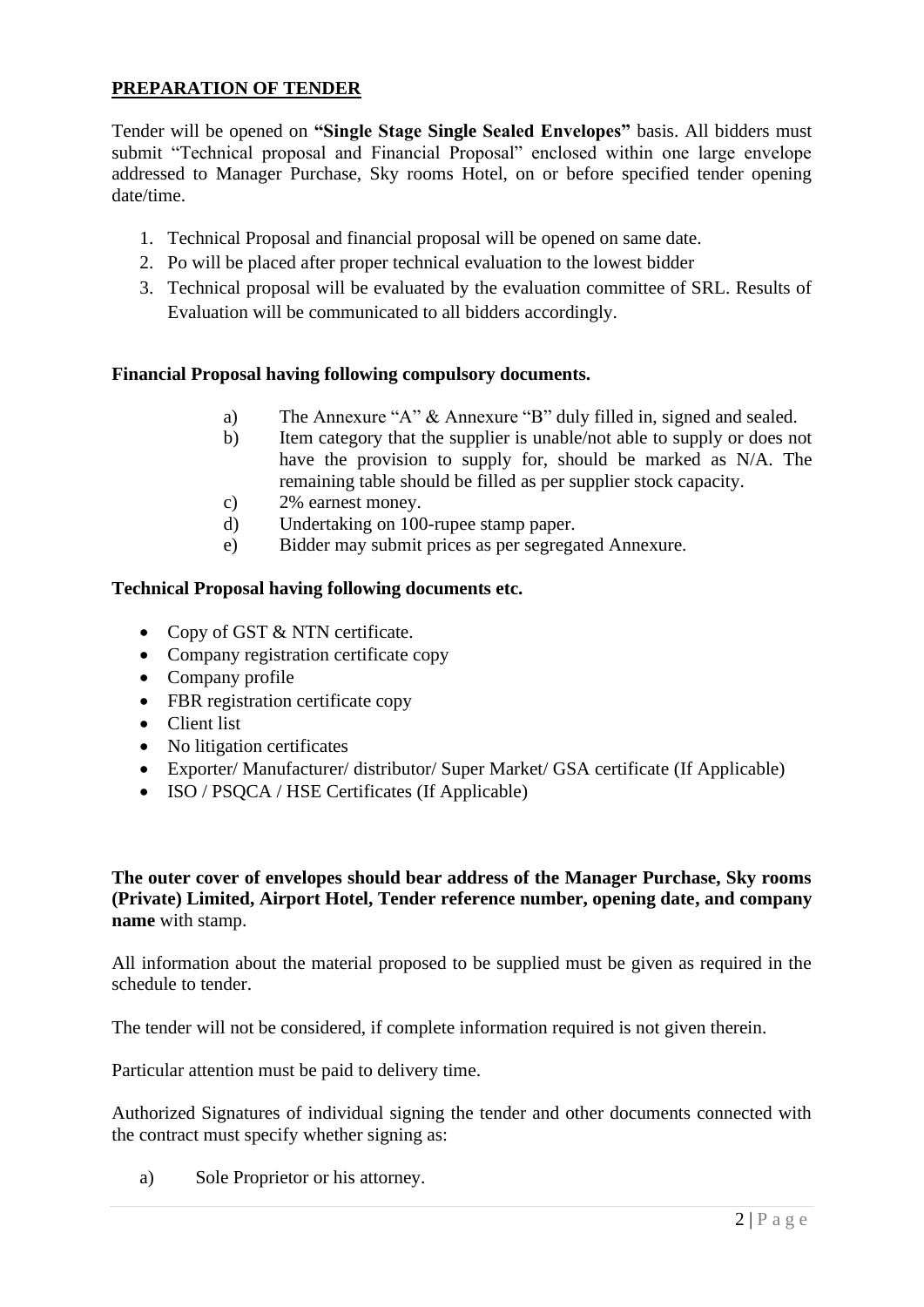- b) A registered active partner of the firm or his attorney.
- c) As secretary, Manager, Partner, etc., or their attorney in case of firms registered under Partnership Act.
- d) The Tenderers must indicate whether its firm / company / organization etc is registered with Skyrooms (Private) Limited, Airport Hotel or not. If registered then specify Skyrooms (Private) Limited, Airport Hotel Registration number.

## **PRICES**

- a) The Prices quoted must be net as per accounting unit as shown in the Schedule to tender inclusive of all taxes. If exclusive, should be clearly mentioned.
- b) The Prices mentioned in the tender will be treated as firm till the completion of Purchase Order / Contract.
- c) The Prices must be stated for each item separately both **in words and figures**. Additional information, if any must be linked with entries on the Schedule to Tender.
- d) Offers must be valid for 120 days.
- e) Quotation must be written/ typed on Sky rooms (Private) Limited, Airport Hotel prescribed form otherwise Bids will not be entertained.
- f) Supplier can provide voluntary discount in the form of percentage before financial envelope opening, any discount offered afterwards would not be considered.
- g) Supplier may quote prices as per segregated Annexure and would be evaluated as per the same.

## **APH Green initiative.**



As part of the APH Green initiative, to improve sustainability and promote an eco-friendly environment, awarded suppliers are to invest a small percentage into horticulture activities to help boost Hotel serenity.

The supplier may either fund the project or they may beautify Hotel gardens using their own resources.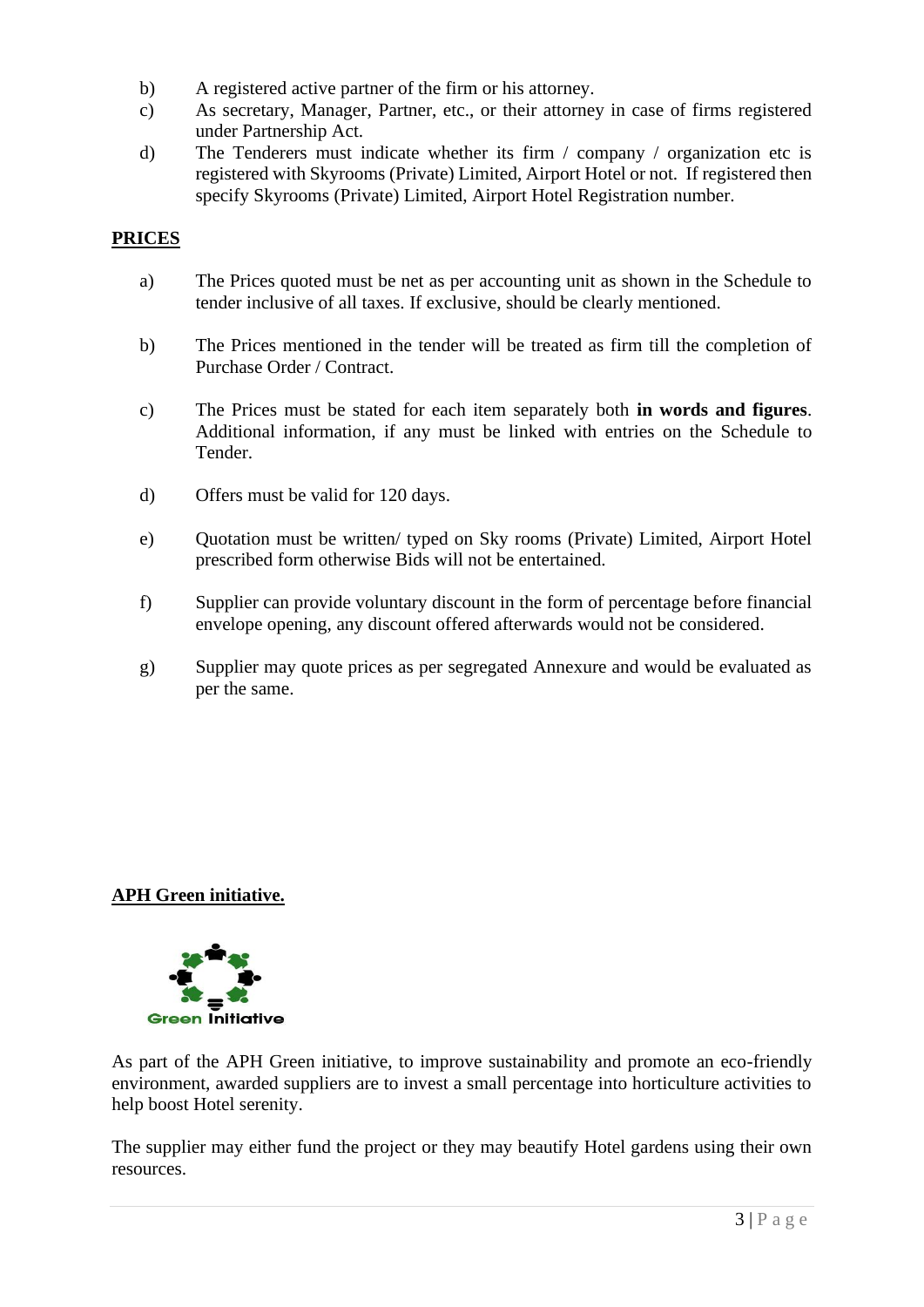The green initiative project is a way to build stronger relations between supplier and the Hotel promoting recreational bonding and ultimately lessening green-house impacts through proper landscape planting.

## **ACCEPTANCE OF TENDER**

Sky rooms (Private) Limited, Airport Hotel do not pledge themselves to accept the lowest tender and reserves the right to accept or reject any or all tenders / quotations or extend the date of opening with assigned reason.

Yours truly,

**For: Sky rooms (Private) Limited**

Manager Purchase APH

**Encl:** 

- **1. Tender Annexure-A**
- **2. Tender Annexure-B**
- **3. Terms & Conditions**
- **4. Mandatory Requirement**
- **5. Undertaking**
- **6. Draft Agreement**

# **ANNEXURE "A'' FUMIGATION SERVICE**

|           |                           | <b>Yearly Quantity</b> |                |             |
|-----------|---------------------------|------------------------|----------------|-------------|
| <b>NO</b> | <b>DESCRIPTION OF JOB</b> | (Approx.)              | Rates in Words | Total value |

#### **ALTERNATE DAY**

| Spraying of passage,              |     |  |
|-----------------------------------|-----|--|
| Swimming pool,                    |     |  |
| The surrounding area of the Hotel | 182 |  |
| especially the garbage area       |     |  |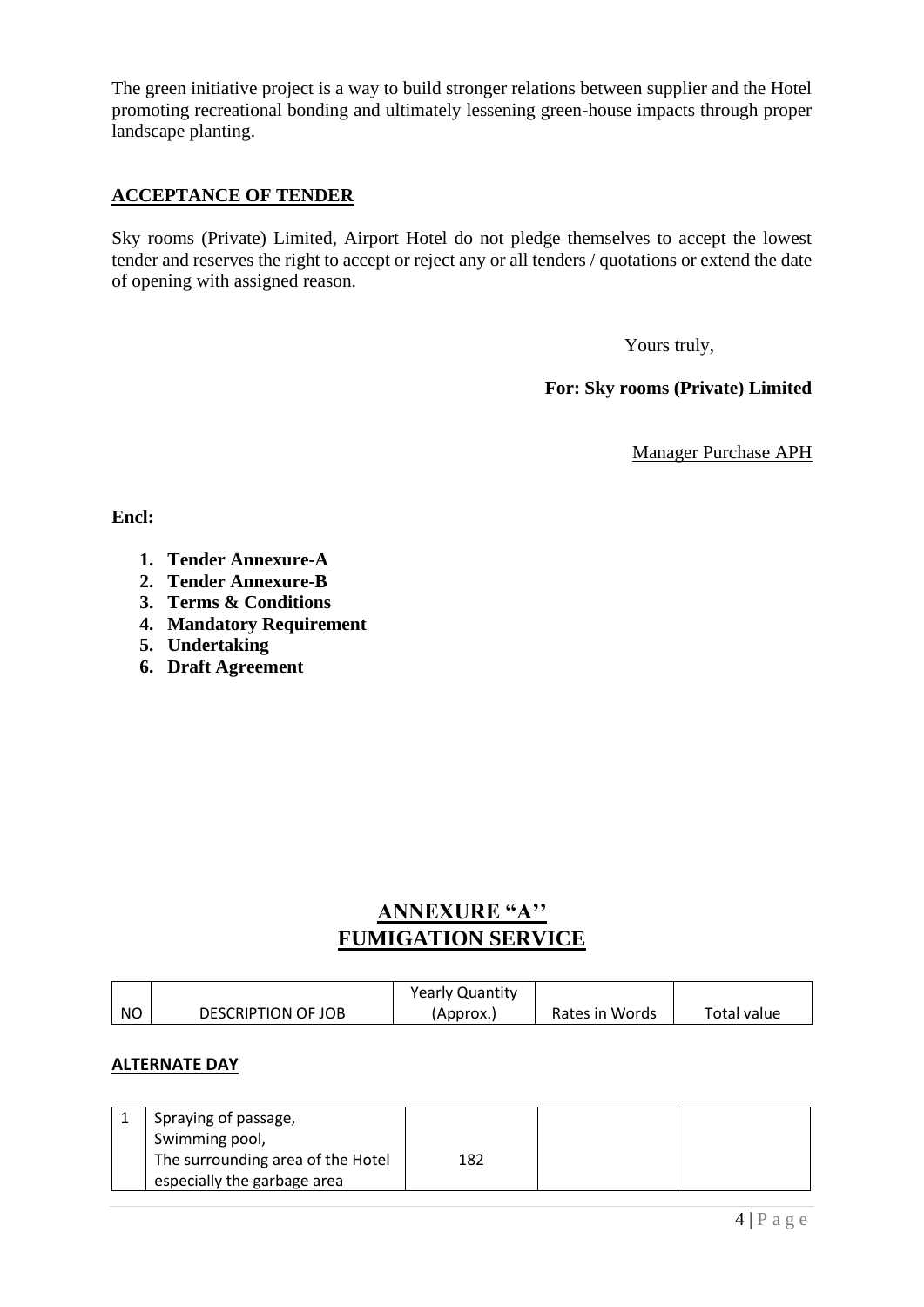# **WEEKLY SERVICES**

| 1              | Main Kitchen                        | 48 |  |
|----------------|-------------------------------------|----|--|
| $\overline{2}$ | <b>Dining Hall</b>                  | 48 |  |
| 3              | Lounger & Reception                 | 48 |  |
|                | $(73.40*47)$                        |    |  |
| 4              | <b>Staff Canteen</b>                | 48 |  |
|                | $(29.30*19.70)$                     |    |  |
| 5              | <b>Banquet Hall</b>                 | 48 |  |
|                | $(39.40*151)$                       |    |  |
| 6              | Spraying of all outside             | 48 |  |
| $\overline{7}$ | Spraying of all Garden Lawns        | 48 |  |
|                | (plants)                            |    |  |
|                |                                     |    |  |
| 8              | <b>Gutter Lines treatment</b>       | 24 |  |
|                | (cockroaches)                       |    |  |
| 9              | Rodent (Rat & Misc.)                | 24 |  |
|                | Control services to the main        |    |  |
|                | kitchen and surrounding area of     |    |  |
|                | the Kitchen, Dining hall as well as |    |  |
|                | gardens, pool, corridors, and       |    |  |
|                | lawns                               |    |  |

# **FORTNIGHTLY SERVICES**

| $\mathbf{1}$   | Housekeeping             |          | 24 |  |
|----------------|--------------------------|----------|----|--|
|                | Department               |          |    |  |
| $\overline{2}$ | Maintenance workshop     |          | 24 |  |
|                | $(130*80)$               |          |    |  |
| 3              | <b>Maintenance Store</b> |          | 24 |  |
|                | $(48.40*18)$             |          |    |  |
| $\overline{4}$ | Linen Store              |          | 24 |  |
|                | $(38.70*17.50)$          |          |    |  |
| 5              | Pantry-A                 | (Approx. | 24 |  |
|                | Size 19*10)              |          |    |  |
| 6              | Pantry-B                 | (Approx. | 24 |  |
|                | Size 17*12)              |          |    |  |
| $\overline{7}$ | Pantry-C                 | (Approx. | 24 |  |
|                | Size 18*9)               |          |    |  |
| 8              | Pantry-D                 | (Approx. | 24 |  |
|                | Size 17*12)              |          |    |  |
| 9              | Pantry-E                 | (Approx. | 24 |  |
|                | Size 19*10)              |          |    |  |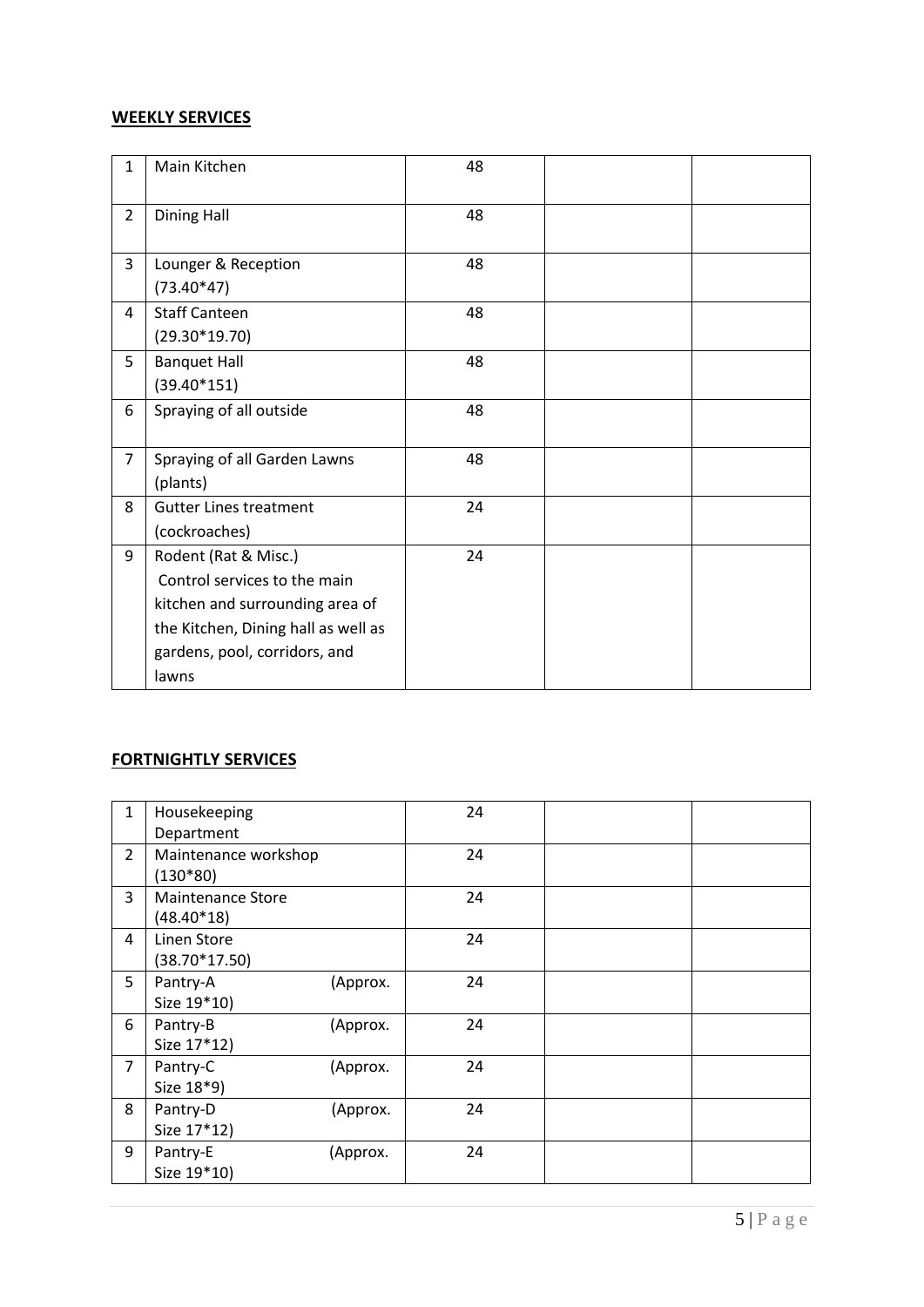| 10 <sup>1</sup> | <b>Staff Lockers with Toilets</b> |  |  |
|-----------------|-----------------------------------|--|--|
| 11              | <b>Accounts Store</b>             |  |  |
| 12 <sub>1</sub> | Mali Store (13.10*9.40)           |  |  |

## **AS AND WHEN REQUIRED BASIS**

|   | Fumigation &<br><b>Disinfestation Rooms</b><br>(Per room) | 488 |  |
|---|-----------------------------------------------------------|-----|--|
|   | <b>Bed Treatment</b><br>(Per bed)                         | 750 |  |
| 3 | Special spraying of<br>Corten/ Roses or other<br>(300).   |     |  |

## **DAILY FOGGING**

| Fogging for mosquitoes will<br>Be done on daily basis to all the<br>corridors, | 12 |  |
|--------------------------------------------------------------------------------|----|--|
|                                                                                |    |  |
| Surrounding, lawns and                                                         |    |  |
| Outside walls of the whole                                                     |    |  |
| Hotel                                                                          |    |  |

## : **The above quantities are subject to change as per demand.**

#### **Labeling: (if applicable)**

- Registered Brand. (should be recognized brand)
- Brand name must be labeled on each Packet.
- Inscription "FOR Skyrooms (Private) Limited, Airport Hotel USE ONLY" should be Printed on each packet with Skyrooms (Private) Limited, Airport Hotel Logo.
- Registered Brand with National / International distribution.

## **Transportation / Delivery:**

• Chemical to be delivered in the secured vehicle to Airport Hotel. And Vehicle should be covered properly so that items are not exposed to sunlight and pollution. Proper temperature to be maintained in order to prevent supplies from spoilage/deterioration as per product requirement.

#### **Who can Supply:**

• Fumigation Services provider with experience of at least 5 years in the respective field.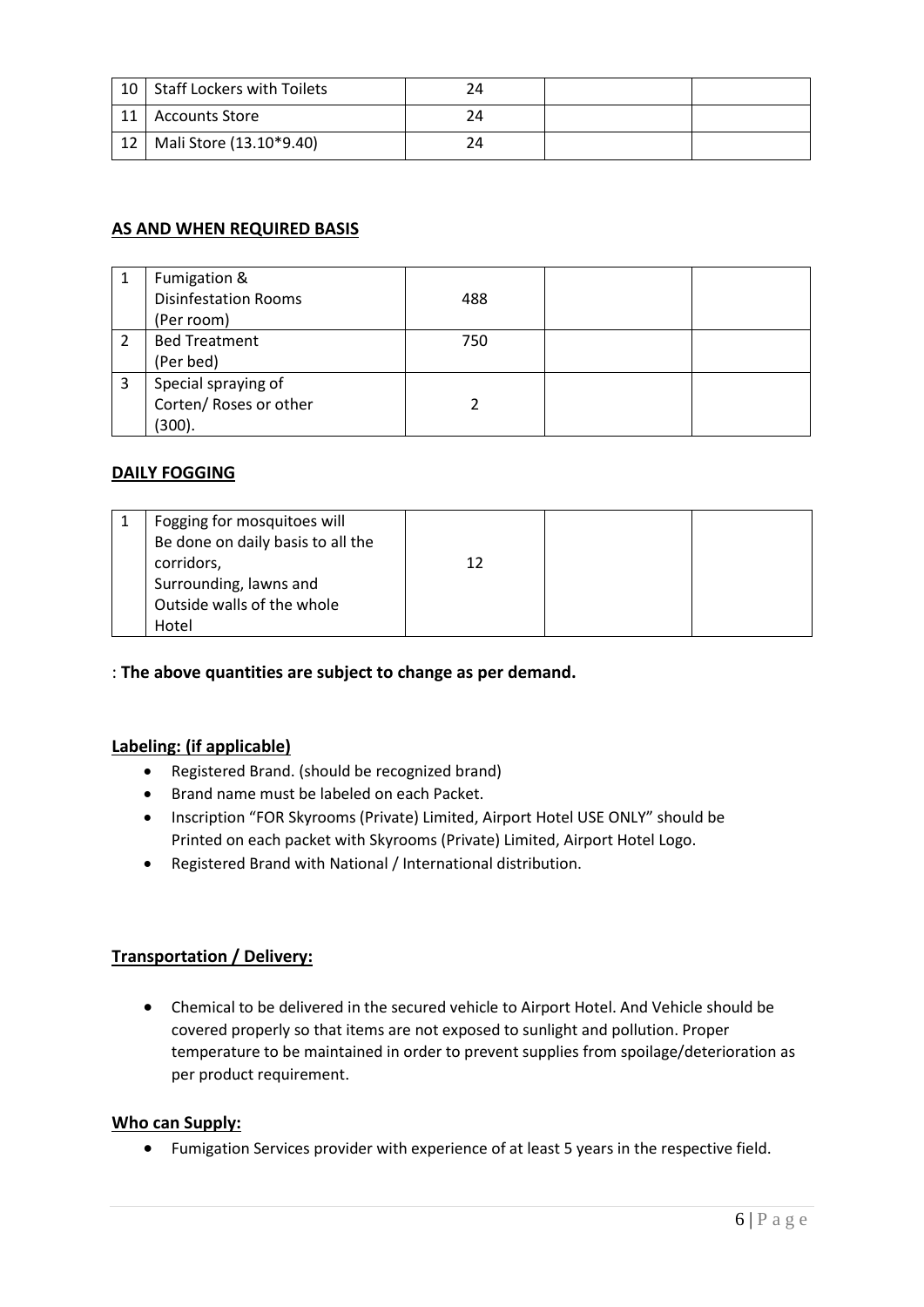#### **Sample to be submitted (Non-Refundable):**

- Sample to be submitted as mentioned in Annexure "A" & Annexure "B" of Airport Hotel.
- Sample will be evaluated by technical committee.

If sample of any item cannot be provided a complete brochure regarding that product must be provided containing products specification and pictures with sign and stamp of supplier on it

#### **Other Terms & Conditions:**

- Sky rooms (Private) Limited, Airport Hotel reserves the right to inspect / visit the facilities of vendor at any time during office hours.
- Sky rooms (Private) Limited, Airport Hotel security pass for vehicle and employees is the responsibility of vendor.
- Service provider staff wear neat clean uniform (including shoes and company logo/identity). A fine of 5% on each supply will be imposed in case of non-compliance.
- SRL is authorized to waive off minor deviation from any term(s) / condition(s) in respect of all bidders.
- Quality of product should be as specified in annexures and as per sample. If found not up to the mark, will be technically disqualified without any liability to Sky rooms (Private) Limited, Airport Hotel
- Service provider must have their proper physical office/facility.
- Service provider will depute staff for 24 hours.
- Equipment should be neat and clean, and all accessories should be available with depute staff.
- If staff absent from duty place without any intimation fine will be charged 5%.
- In case staff is absent service provider will be responsible for alternate staff.

We/ I hereby confirmed having read and understood the terms and conditions of the tender and we / I expressly confirm and agree that our tender for the supply of the above-mentioned items is in terms of and subject to the terms and conditions of the tenders.

| TENDERER'S SIGNATURE |                 | <b>DESIGNATION</b> |
|----------------------|-----------------|--------------------|
|                      |                 |                    |
|                      | Tel No. Fax No. |                    |
|                      |                 | NTN NO.            |
|                      |                 |                    |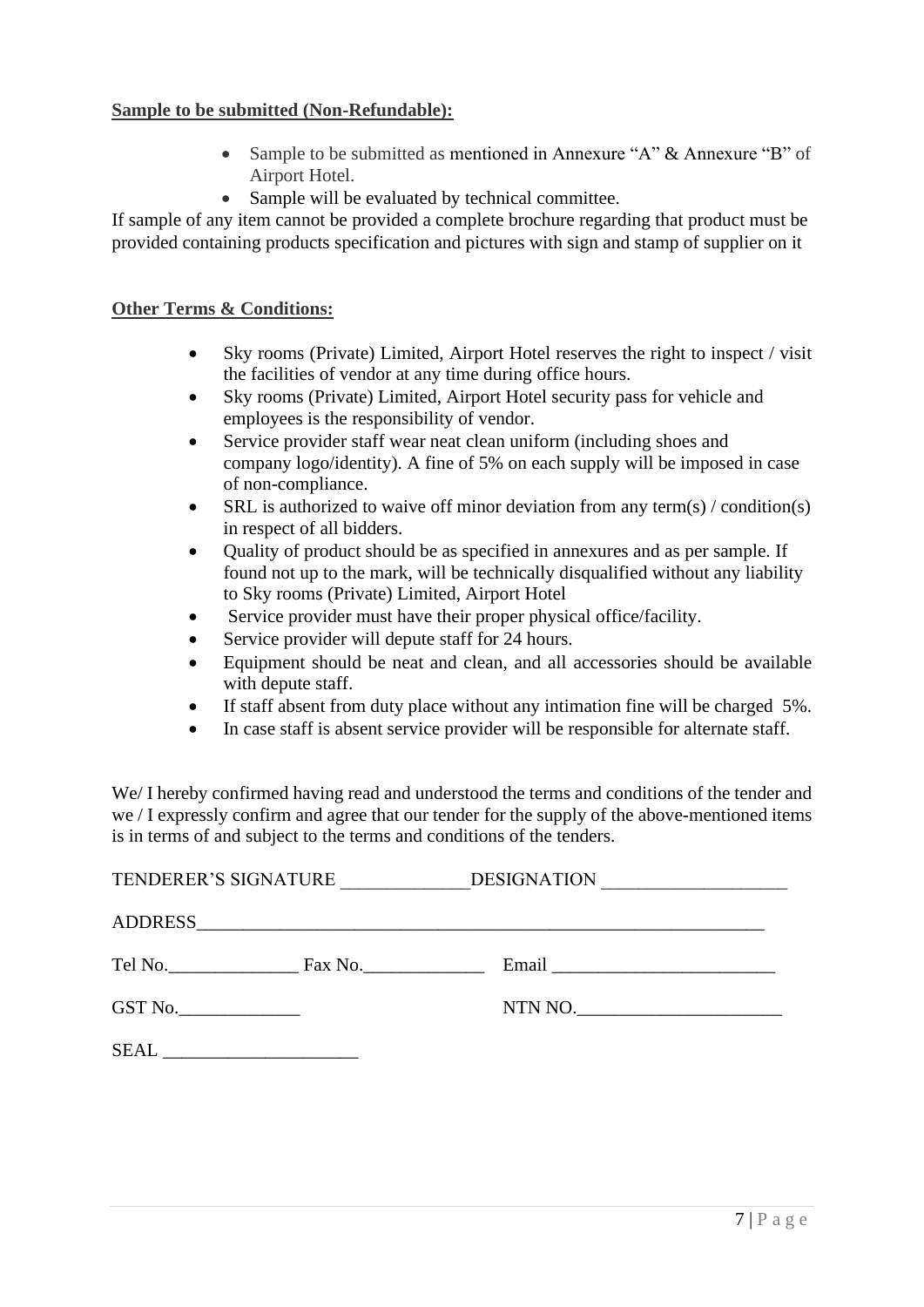- Annexure "A" is an integral part of tender and should be duly filled, signed, and stamped by bidder.
- All bidders are required to quote rates on prescribed Annexure "A" format.
- All participants are required to quote rates inclusive of all Government taxes and GST, in case where taxes are not quoted, the bidder should mention "rates exclusive of taxes".
- All bidders must quote single rate and advice on best possible delivery period.
- Quoted rates must be firm and fixed in all aspects
- Quotation must be valid for 120 Days from the date of technical proposal opening.
- Quantity may increase or decrease by  $\pm 10\%$  to  $\pm 15\%$  is not the upper limit.
- Bid will be awarded on lowest rate basis (Item wise).
- Item qualification is subject to evaluation by providing sample to determine required quality by SRL and item found below SRL standard shall be rejected.
- Sky rooms reserves the right to ask vendor for further product samples for best possible evaluation.
- Bidder must fulfil documentary requirements as per Sky rooms (Private) Limited, Airport Hotel procedure.
- Supply to be directly delivered to Airport Hotel, Karachi and must comply with laws of Pakistan.
- Payment will be carried out within 30 days on submission of bills.
- Sky rooms (Private) Limited, Airport Hotel, security pass for vehicle and employees is the responsibility of vendor.
- Supplier staff delivering good must wear clean proper uniform (including shoes) and company logo/identity otherwise fine of 02% per supply will be imposed.
- Manufacturer/ authorized dealer of manufacturer/distributor/ supermarket/ general order suppliers registered under GST/NTN.
- Delivery must be made at Sky rooms (Private) Limited, Airport Hotel.
- 2% earnest money pay order must be submitted along with financial bid.
- 5% security deposit to be submitted after awarding of contract.
- Delivery should be made in between 10:00 AM to 4:00 PM.
- All sort of stamp duty will be borne by the manufacturer / authorized dealer of manufacturer/ distributor / general order supplier.
- Voluntary discount in the form of percentage can be given by bidder before financial bid opening, any discount given afterwards, would not be considered.
- Manufacturer preferably be HACCP certified (if applicable) and product offered be approved by Pakistan Standards and Quality Control Authority (PSQCA) (if applicable). ISO certification may be considered an added advantage.
- Hotel Management has the right to impose penalty / fine if good / services are found not up to the mark or as per sample submitted.
- Goods received at Store if found not conforming to the contract specifications will be rejected and replacement in accordance with contractual specifications against rejected goods would be provided as per delivery schedule laid down in the contract. The replacement will be provided without any additional cost.
- If the firm withdraws its offer or backs out from providing items won by the firm within validity period at any stage of contract finalization, the Competent Authority may place such firm under Embargo for a period of six months, which may extend up to one year / forfeit the bid security.
- "Force Majeure" means any event, act / or other circumstances not being an event, act or circumstances, under the control of the Purchaser or of the Seller. The Seller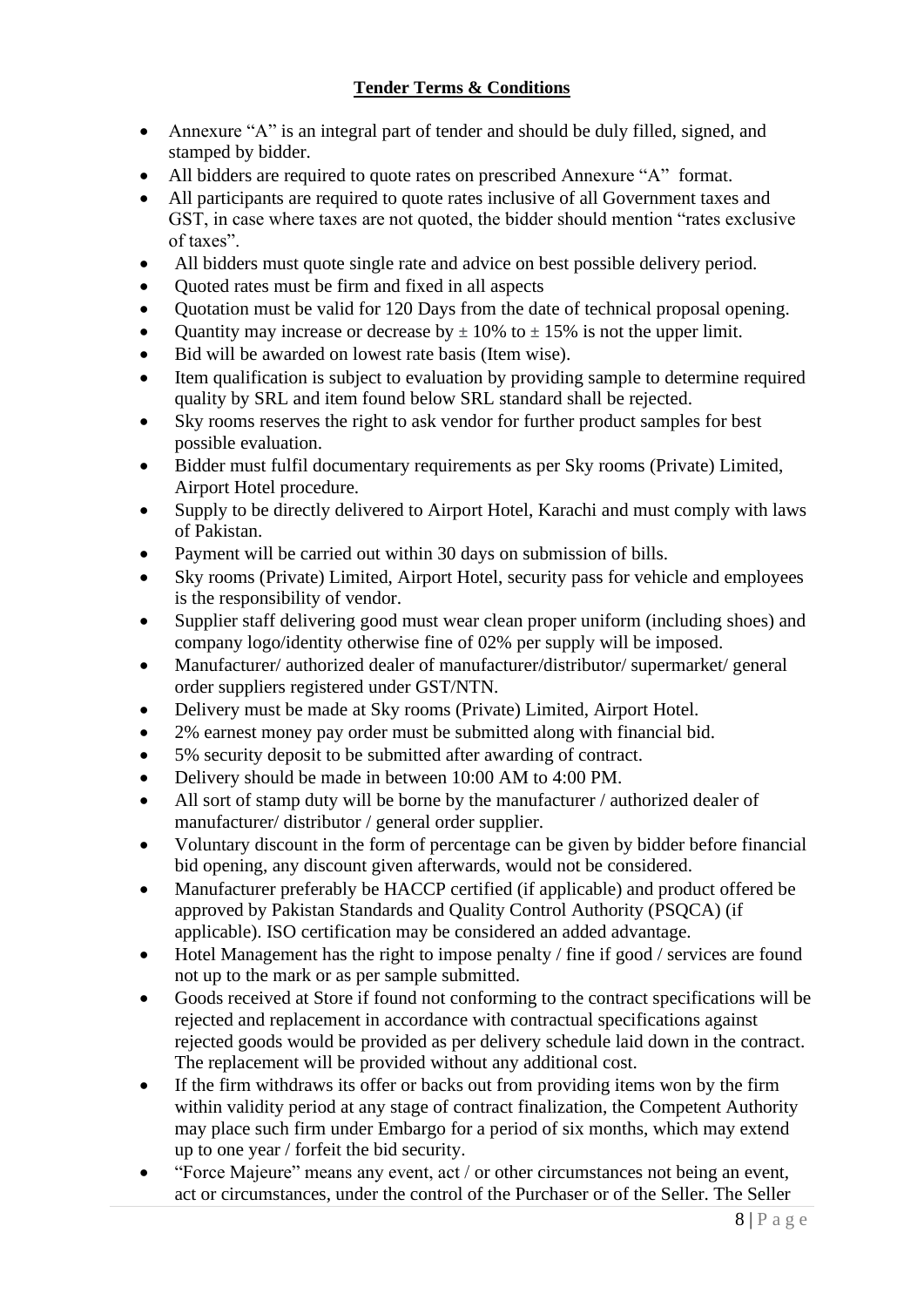will notify the Purchaser in writing of any such event within 15 days by Fax/Telex/Telegram of its commencement. The Purchaser have the right to conduct investigations to satisfy itself about the genuineness of the "Force Majeure".

- Supplier is strictly not allowed in hotel premises except designated waiting area and place where commodities are being delivered till specifically asked.
- If the supplier fails to deliver any or all of the goods by date(s) of delivery or perform the related services within the period specified in the contract, the purchaser may take following action:
	- 1. Cancel the contract
	- 2. To purchase from elsewhere.
	- 3. The purchaser's decision under this clause shall NOT be subjected to arbitration.
- Hotel management reserves the right to accept or reject any tender and to annul the tendering process and reject all tenders at any time prior to contract award as per rule 33 of PPRA rules 2004 without thereby incurring any liability to the affected Bidder. Moreover, past performance of the firms may also be considered.

## **NOTE**

#### **If any stage documents provided by participants found tempered / bogus Earnest Money deposited will be forfeited.**

**Manufacturer / Authorized Distributor / Suppliers registered with sales tax authorities is allowed to participate with all related documents at the time of technical opening.**

All Bidders Should fulfill every column and attach the relevant documents along with the proposals

The bidder not fulfilling and/all of the above shall be declared non-responsive / disqualified. In addition to this all terms and conditions should be complied with by the Bidder. Participants allow quoting one price one brand only, for all items, also quoting required mode of packing.

Agreement No.

Date: \_\_\_\_\_\_\_\_\_\_\_\_\_\_\_\_\_\_\_

# **AGREEMENT**

## **Effective Subject to Approval by the management of Skyrooms (Private) Limited, Airport Hotel**

THIS AGREEMENT is made on \_\_\_\_(Date)\_\_\_\_\_\_\_\_\_\_\_\_\_\_ between Skyrooms (Private) Limited, Airport Hotel, a company incorporated and registered under the companies Act 1913 (now Companies Ordinance 1984) having its registered office at Airport Hotel, Karachi near old terminal building-1 (hereinafter called "Airport Hotel") of the one part and M/s \_\_\_\_\_(Supplier)\_\_\_\_\_\_\_\_\_\_\_\_\_\_ having its registered office at \_\_\_\_\_\_\_\_\_\_\_\_\_\_\_\_(Place)\_\_\_\_\_\_\_\_\_\_\_\_\_\_\_\_\_\_\_ (hereinafter called the "The supplier") of the other part. WHEREAS, the Skyrooms (Private) Limited, Airport Hotel required supply of \_\_\_\_\_\_(category/Items) \_\_\_\_\_\_\_\_\_\_\_\_\_\_\_\_\_ products.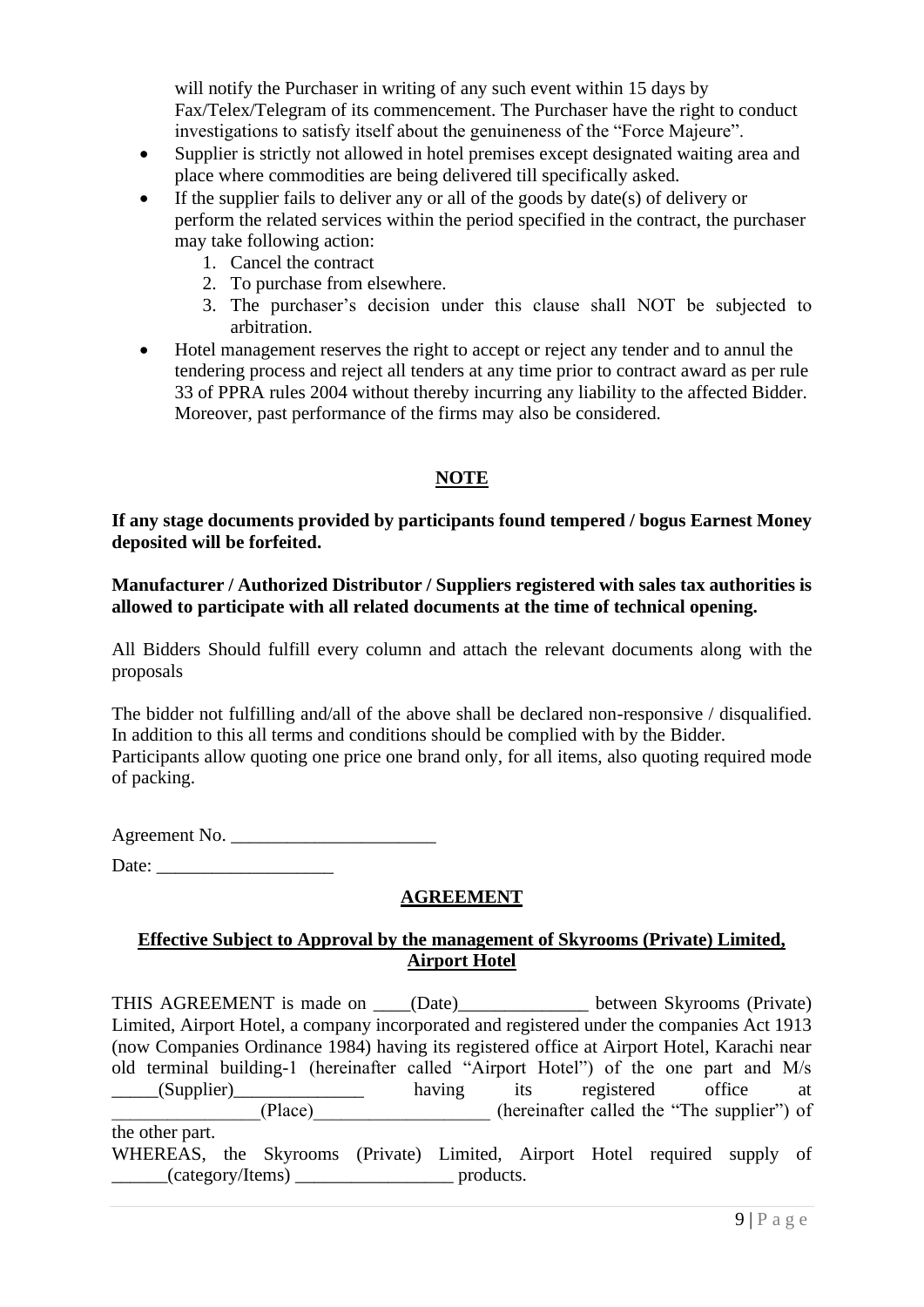And whereas Supplier has offered the provisioning of material as precisely described in the attached "Schedule I" thereof for each item in required quantity and quality and whereas the supplier has represented to and assured Skyrooms (Private) Limited, Airport Hotel that it has capability to supply the material desired / required by Skyrooms (Private) Limited, Airport Hotel, and whereas Skyrooms (Private) Limited, Airport Hotel has accepted the offer extended by the supplier upon terms and conditions set herein below:

## ARTICLE – 1: TERMS OF THE AGREEMENT

This agreement is valid for one year effective from \_\_\_\_\_\_\_\_\_\_\_\_\_\_\_\_\_\_\_\_\_\_\_\_\_\_\_ and remains valid till \_\_\_\_\_\_\_, unless sooner terminated under the provision of this Agreement. The first term agreement is also extendable by Skyrooms (Private) Limited, Airport Hotel, if deemed necessary, for another two terms on the same rates, terms and conditions subject to mutual agreement and management's approval.

## ARTICLE – 2: TERMINATION OF THE AGREEMENT

Notwithstanding anything contained in this Agreement, each party shall have the right to terminate the Agreement at any time at its option upon giving **60 days written notice** to the other party with assigning any reason or cause thereof.

## ARTICLE – 3: PRICES

Skyrooms (Private) Limited, Airport Hotel agrees to accept the material / services as per agreed rates described in the annexed Schedule(s). These rates shall include Sales, Tax, Delivery Charges and any other charges / taxes required to be paid on any material supplied or services performed under this Agreement and shall remain firm and final for the duration of this Agreement which shall not be enhanced by the supplier on any account whatsoever. However, on provision by the supplier of all related Govt. notification and the support of their applicability on him or products in writing, all taxes/levies such as Sales Tax, Octroi or taxes under any name levied on the product by the Federal, Provisional or Local governments, or added to the existing taxes after the prices quoted will be added to the quoted prices and applied accordingly to the bills/invoices. Similarly, benefit of all Federal Provincial or Local government taxes, withdrawn from the existing taxes, after the price quoted in the tender will be passed on to Skyrooms (Private) Limited, Airport Hotel by subtracting them from the bills / invoices.

## ARTICLE – 4: PAYMENT

Payment in respect of supply shall be made by Finance Manager Airport Hotel Karachi, within 30 days of the submission of the pre-receipted / certified bills along with prescribed Sales Tax invoices and other proof of payment of taxes in case of taxable goods, which are to be drawn strictly in conformity with the orders placed by the concerned department under this Agreement. The payment(s) shall be made to the supplier after deduction of all required Government taxes or fees levied by any Federal / Provincial Government or its authorities.

# ARTICLE – 5: SECURITY DEPOSIT / EARNEST MONEY

The supplier shall provide a Pay Order in the name of Skyrooms (Private) Limited, Airport Hotel or bank guarantee of equivalent to 2% of the bid value as bid security amount in lieu of cash or insurance as demanded by the SRL. If an irrevocable Bank Guarantee is provided as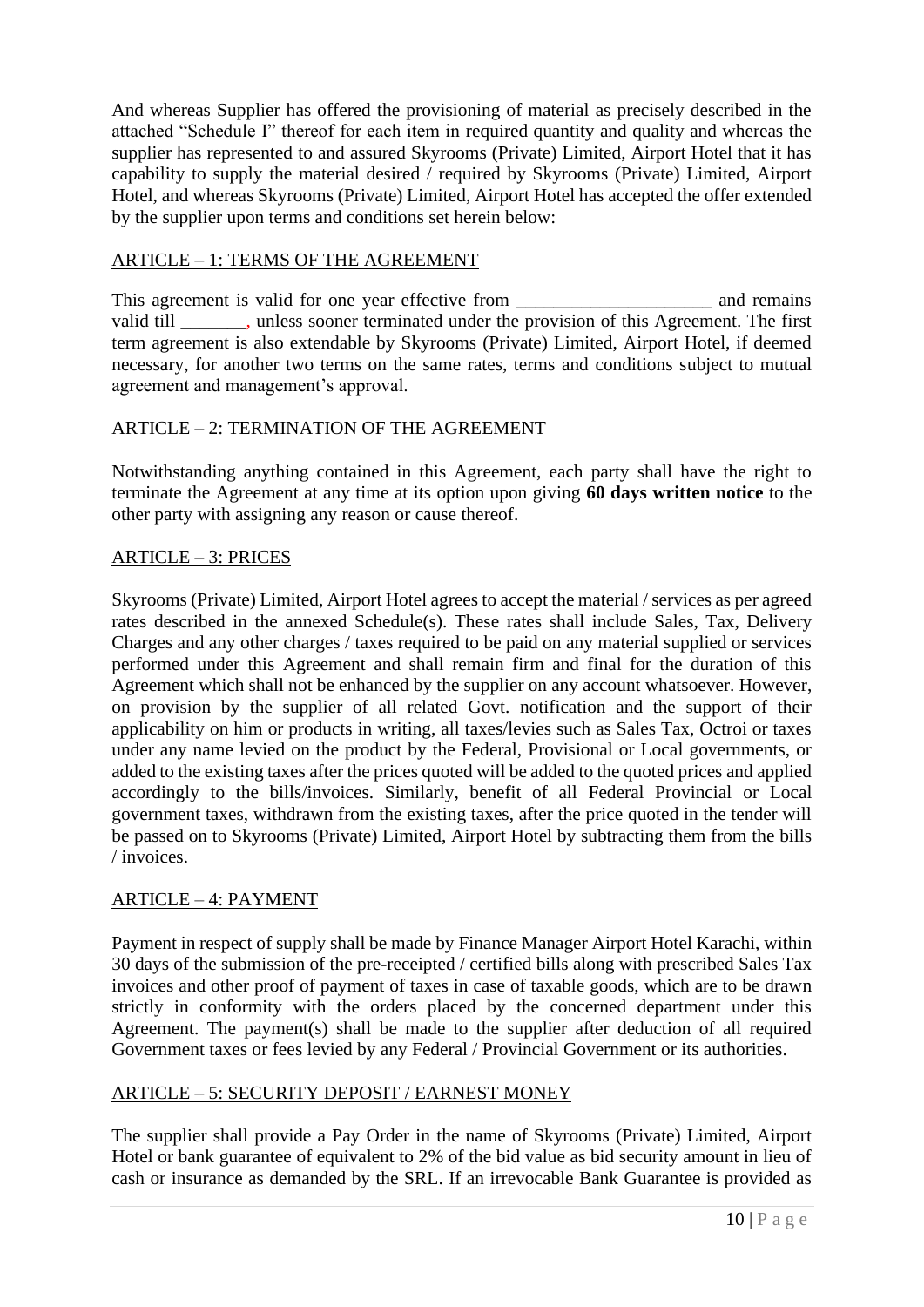security, then the validity of this bank guarantee may be replaced by another irrevocable Bank Guarantee as security deposit with the validity period equal to the duration of the contract plus 180 days. However, upon successful completion of the contract and not further extended, the bank guarantee etc. will be returned within 90 days.

Skyrooms (Private) Limited, Airport Hotel shall always have lien to this deposit to recover any amount in case the Supplier fails to comply with any or all provisions of this Agreement or any other extension thereof. Skyrooms (Private) Limited, Airport Hotel shall have the right to recover / adjust all liabilities of the supplier from the amount deposited or bank guarantee furnished by the supplier.

## ARTICLE – 6: RECOVERIES

When any amount is recoverable from the Supplier due to risk purchase or any other default under this Agreement, then Skyrooms (Private) Limited, Airport Hotel shall intimate the same to the supplier with supporting reasons and evidence. The supplier shall have a right to review such claim and extend it reservations or acceptance within 15 days of receipt of such intimation. In the event of acceptance Skyrooms (Private) Limited, Airport Hotel shall be entitled to deduct such amount from the pending bills of the Supplier.

## ARTICLE – 7: MODE OF SUPPLY

- a) Supply is to be made on as and when required basis. The requirement will be provided two days in advance and time of delivery of material, as specified on the Skyrooms (Private) Limited, Airport Hotel Purchase Orders / Receipt Forms, will have a cushion of 24 hours which shall be followed by the Supplier. These requirements shall be in line with the Monthly projections of Skyrooms (Private) Limited, Airport Hotel referred in Article 9.
- b) The supplier's employee/s bringing deliveries of frozen products supplies will bring, without fail, copies of delivery challans along with the supplies to fulfill documents / check formalities.
- c) Products from the supplier's delivery vehicle shall be offloaded within two hours of arrival of the vehicle at the Purchaser's specified location and shall not be detained beyond two hours. In the event the products are not offloaded within two hours then the supplier shall have the right to return without off-loading the products and such nondelivery will not be considered default at part of the Supplier.

## ARTICLE – 8: HYGIENIC STANDARD

- a) The items supplied shall be in conformity with the quality standards laid down in "**Schedule \_A\_**" in respect of physical specifications and in respect of microbiological specifications for each product. In the event of non-conformity, the relevant batch of supplies shall be replaced by the supplier at its own cost. The samples for testing standards specified herein will be taken promptly at the time of arrival of supplies; sealed samples will be retained both by Skyrooms (Private) Limited, Airport Hotel and the Supplier for submitting to an expert laboratory for microbial specifications.
- b) Material is to be brought in clean and hygienically fit crates / cartons covering as per defined guidelines to be handed over to the Supplier.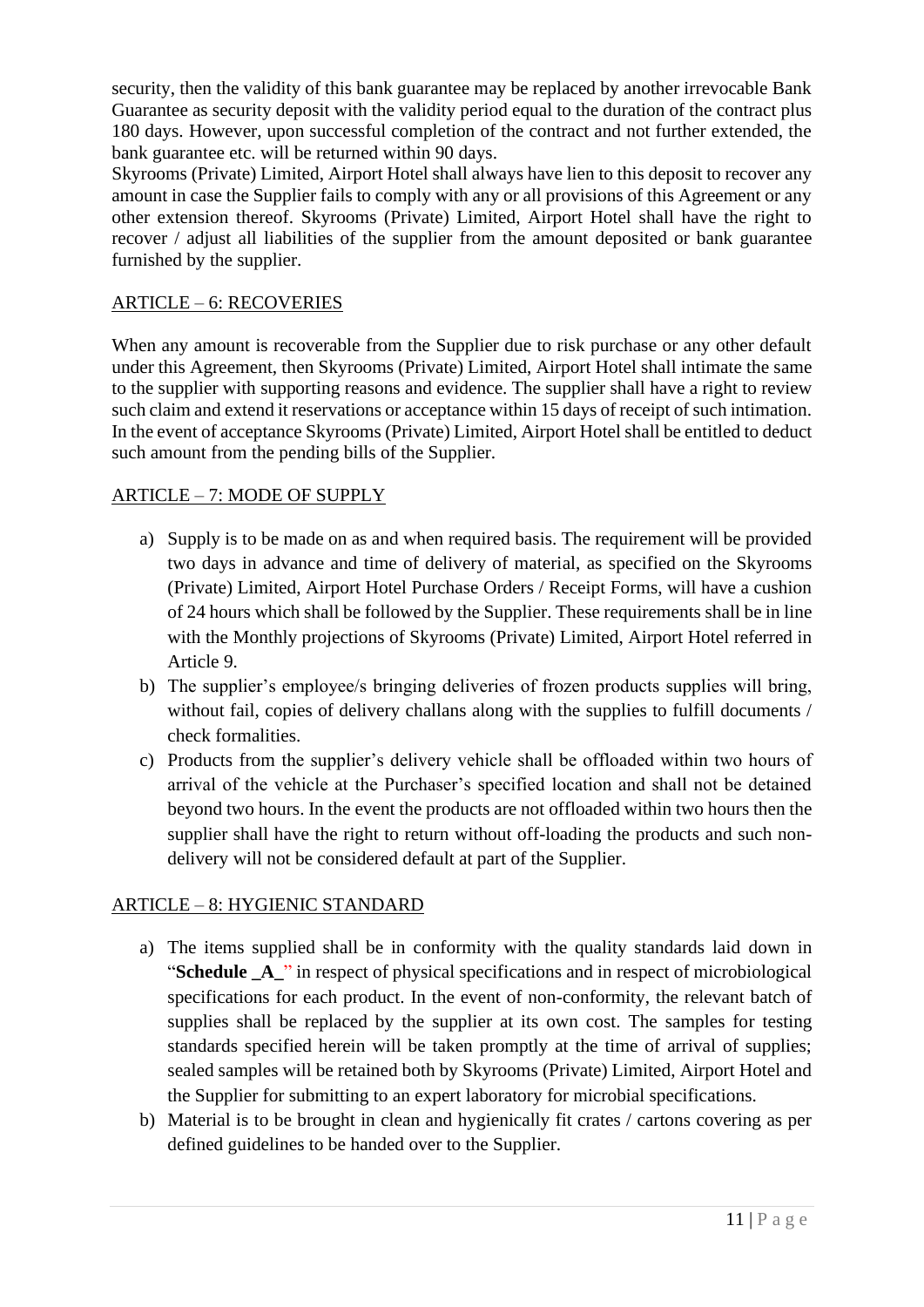- c) The supplier's employees entering Skyrooms (Private) Limited, Airport Hotel Building for delivery of fresh supplies would be in clean uniform / clothes as per defined guidelines to be handed over to the Supplier.
- d) In case of non-compliance of any of above conditions the supplier shall be notified in writing specifying the deficiency. In case the deficiency is not rectified within 15 days of notification a fine up to 2% of supplies value shall be imposed and intimated to the supplier and the same will be deducted from the Supplier's bills.

# ARTICLE – 9: DELIVERY

TIME IS THE ESSENCE OF THIS AGREEMENT. All deliveries shall be completed as specified in the mode of supply described herein below or the delivery schedule given in the purchase order / requisitions, which however, will be in conformity with Article 7. Unless otherwise agreed, delivery of the material under this agreement shall be made at Skyrooms (Private) Limited, Airport Hotel. Airport Hotel shall give monthly projections of requirement for each item/product etc. to the supplier 7 days before start of the month. Should then supplier fail to deliver any supplies within the stipulated time as mentioned in the delivery schedule or any extension thereof, Skyrooms (Private) Limited, Airport Hotel shall be entitled at its sole discretion to purchase from elsewhere such supplies at the risk and expenses of the Supplier as provided herein below:

- a) That in case of any delay in delivery beyond 24 hours of the delivery schedule by the Supplier, Manager Purchase shall have the right to carry out risk purchase underwritten intimation to the supplier.
- b) If the Supplier fails to supply less than 75% of an ordered quantity of the delivery schedule, Skyrooms (Private) Limited, Airport Hotel have the right to carry out Risk Purchase underwritten intimation to the supplier.
- c) In order to avoid risk purchase situation on account of reasons given in (a) and (b) above, Skyrooms (Private) Limited, Airport Hotel will maintain a stock of three days for contingencies; and in case of unavoidable situation Skyrooms (Private) Limited, Airport Hotel may exercise the right of risk purchase and will take necessary steps diligently to obtain fair price as prevalent in the market.
- d) In case action is taken as mentioned above, the Supplier shall be liable and accounted for any reasonable price difference which may result out of such transaction.
- e) As soon as it is apparent that the delivery schedule cannot be adhered to the Supplier shall request Skyrooms (Private) Limited, Airport Hotel for the extension of delivery period, 24 hours before the expiry of time of delivery schedule. Skyrooms (Private) Limited, Airport Hotel may allow such additional time if it consider that the reason of delay is justified and not detrimental to its interest.
- f) The annual quantities mentioned in the annexed schedule(s) may increase / decrease up to 15% according to the requirement of the Skyrooms (Private) Limited, Airport Hotel and the Supplier agrees to supply the same accordingly. There will be no compensation for decreased quantity.
- g) Supply is to be made strictly as per specifications given in the Purchase Order(s). The employees of the Supplier bringing deliveries will deliver the same along with copies of delivery challans to fulfill the checking formalities.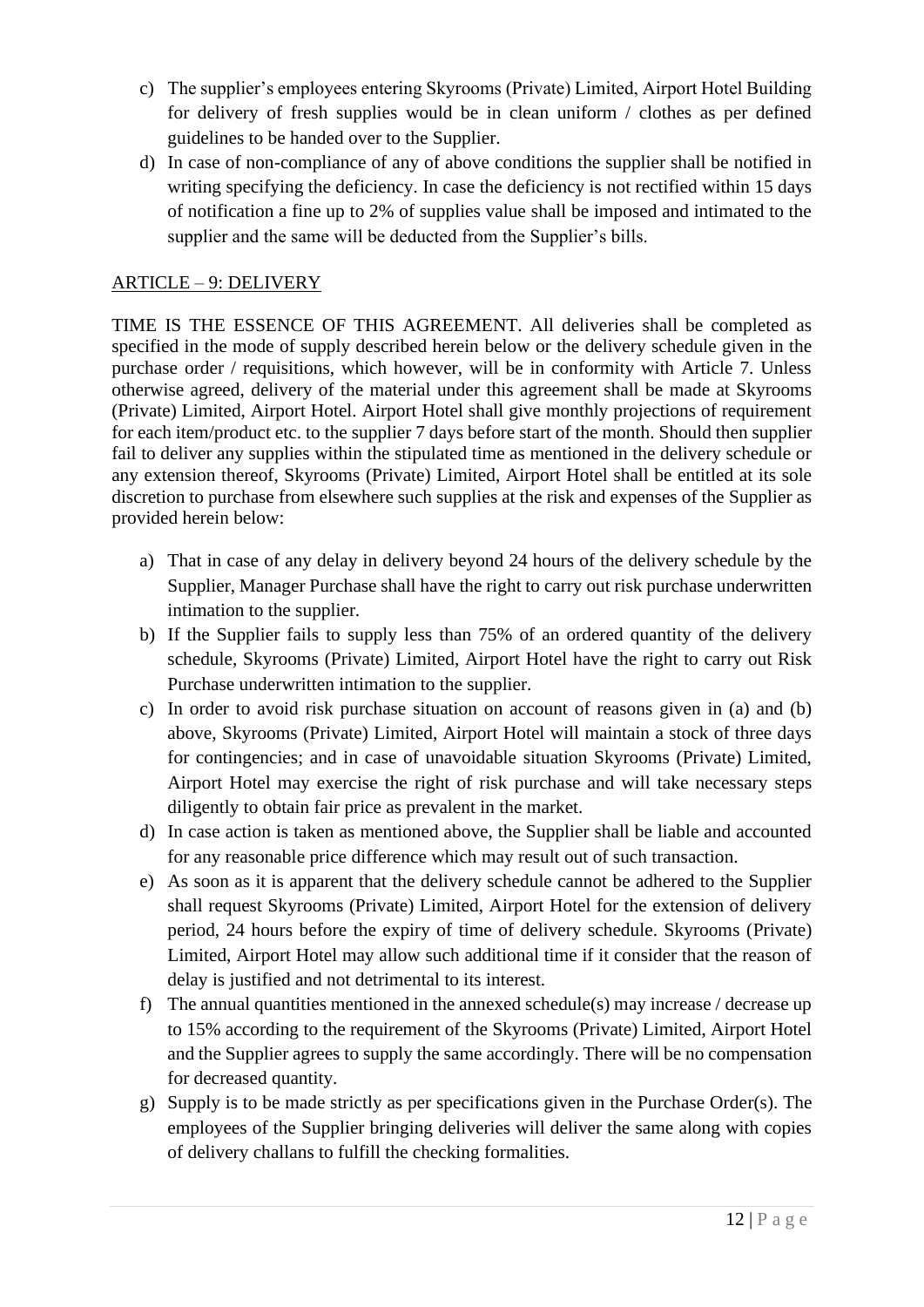## ARTICLE – 10: TEST REPORT

It is hereby agreed that the supplier will provide a chemical test report about the item delivered to Skyrooms (Private) Limited, Airport Hotel every six months if required by SRL Airport hotel Karachi.

#### ARTICLE – 11: INSPECTION

- a) All supplies shall strictly conform to specification. In the event of non-conformity, inspection will be carried out by the authorized representatives of Skyrooms (Private) Limited, Airport Hotel and the supplier jointly, in reference to the batch numbers, production date, delivery dates, storage condition etc.
- b) If as a result of testing or checking, any supplied items / article is found to be of substandard quality and / or not in accordance with the specification because of the reasons solely attributable to the supplier, Skyrooms (Private) Limited, Airport Hotel shall have the right to reject the same. Skyrooms (Private) Limited, Airport Hotel will then allow the Supplier to replace the supplied material within 24 hours without extra cost to Skyrooms (Private) Limited, Airport Hotel. In the event the Supplier fails to replace the quantity, Skyrooms (Private) Limited, Airport Hotel may buy the quantity of supply so rejected from elsewhere at the risk and cost of Supplier, underwritten intimation to the Supplier. Purchases thus made may exceed the contracted rates but shall be reasonable.
- c) Verdict regarding rejection, acceptance and / or deviation of supplies delivered as confirmed by the joint committee of authorized representatives of Skyrooms (Private) Limited, Airport Hotel and the supplier shall be binding on the parties. However, if the Supplier desires to appeal against the decision of such rejection, he may appeal to CEO/Executive Director, Skyrooms (Private) Limited, Airport Hotel within 7 days of the cause of disagreement and if the appeal is so preferred, the decision of CEO/ Executive Director, Skyrooms (Private) Limited, Airport Hotel shall be final and binding on the Supplier.
- d) All the above said liabilities of the Supplier are without prejudice to its other present / future liabilities arising from this Agreement whether due to performance and / or nonperformance of its contractual obligation(s) or otherwise.

## ARTICLE 12: INDEMINTY

The Supplier undertakes and agrees to indemnify and hold harmless Skyrooms (Private) Limited, Airport Hotel, its officers and agents from and against all claims, demands, liabilities, damages and expenses of any nature whatsoever, arising out of or resulting from this Agreement whether due to performance / non-performance of any services under this Agreement by the Supplier, its employees or its agents or otherwise. In any case, the obligation on the part of the Supplier to indemnify shall be limited to cases where cause(s) giving rise to any such claim, demand, liability, damage, expenses etc. are proven to have been attributed beyond doubt solely to the Supplier.

## ARTICLE 13: INSOLVENCY AND BREACH OF CONTRACT

Should the supplier be adjudicated insolvent or made to enter into any agreement for composition with creditors or be wound up either compulsorily or voluntarily or commit any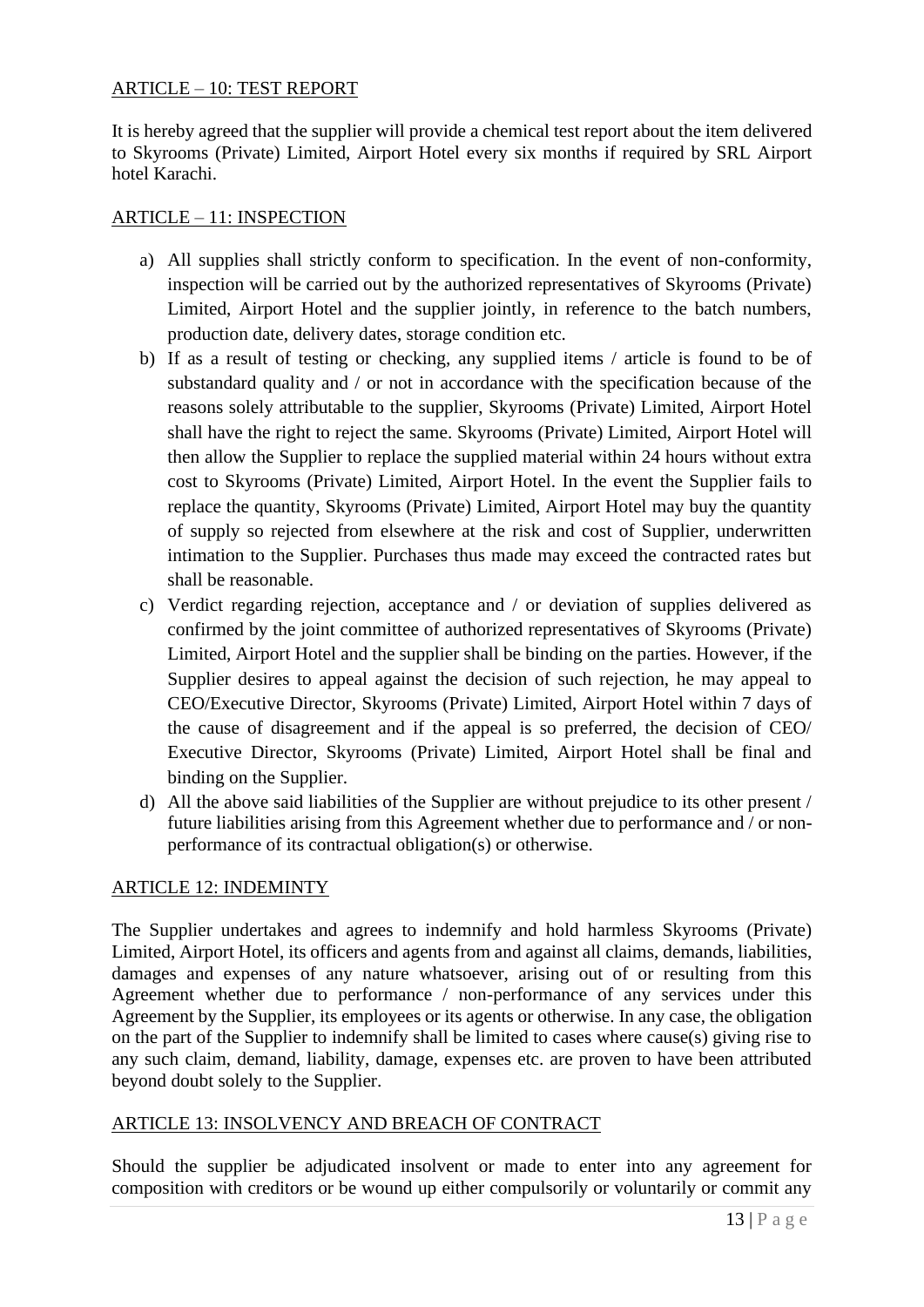breach of this Agreement not herein specifically provided, Skyrooms (Private) Limited, Airport Hotel shall have the right to declare the Agreement terminated forthwith and in which case the Supplier shall be liable to the confiscation of security deposit and pay Skyrooms (Private) Limited, Airport Hotel for any extra expenses which might incur but it shall not be entitled to any gain or compensation from Skyrooms (Private) Limited, Airport Hotel.

#### ARTICLE – 14: SCHEDULE

For all intents and purposes, the schedule(s) annexed herewith shall form an integral part of this Agreement and the Supplier shall be bound to fulfill all the terms and conditions stipulated therein. Any deviation from the terms and conditions incorporated in the annexed schedule(s) or other part of the Agreement shall be deemed to be violation of this Agreement on the part of the supplier.

## ARTICLE – 15: FORCE MAJEURE

Excepts as provided under this Agreement neither party shall be liable for any failure or delay in performing their obligation(s) due to any cause beyond its reasonable control including without limitation, fire, act of public enemy, war, rebellion, insurrection, act of God, act of state or of the judiciary.

#### ARTICLE – 16: BRIBE

Any bribe, commission, gifts or advantages given, promised or defrayed by or behalf of the Supplier or his Partner, Agent or Servant or anyone on its behalf to any Officer, Servant, Representative or Agent or Skyrooms (Private) Limited, Airport Hotel, for showing or for bearing to show favor of disfavor to any person in relation to his or any other agreement as aforesaid shall subject the Supplier to the cancellation of this and all or any other contract and also to the payment of amount to be decided by Managing Director, Skyrooms (Private) Limited, Airport Hotel as damages and the decision of the said Managing Director in this respect shall be final and binding on the supplier.

## ARTICLE – 17: INTEGRITY PACT / DISCLOSURE CLAUSE (On the Letterhead of the Supplier)

#### **Declaration of Fees, Commissions and Brokerage Etc. Payable by the Suppliers, Vendors, Distributors, Manufacturers, Contractor & Service Providers of Goods, Services & Works**

the Seller / Supplier / Contractor hereby

declares its intention not to obtain the procurement of any Contract, right, interest, privilege or other obligation or benefit from Government of Pakistan or any administrative sub-division or agency thereof or any other entity owned or controlled by it (GOP) through any corrupt business practice.

Without limiting the generality of the forgoing the Seller / Supplier / Contractor represents and warrants that it has fully declared the brokerage, commission, fees etc., paid or payable to anyone and not given or agreed to give and shall not give or agree to give to anyone within or outside Pakistan either directly or indirectly through any natural or juridical person, including it affiliate, agent, associate, broker, consultant, director, promoter, shareholder sponsor or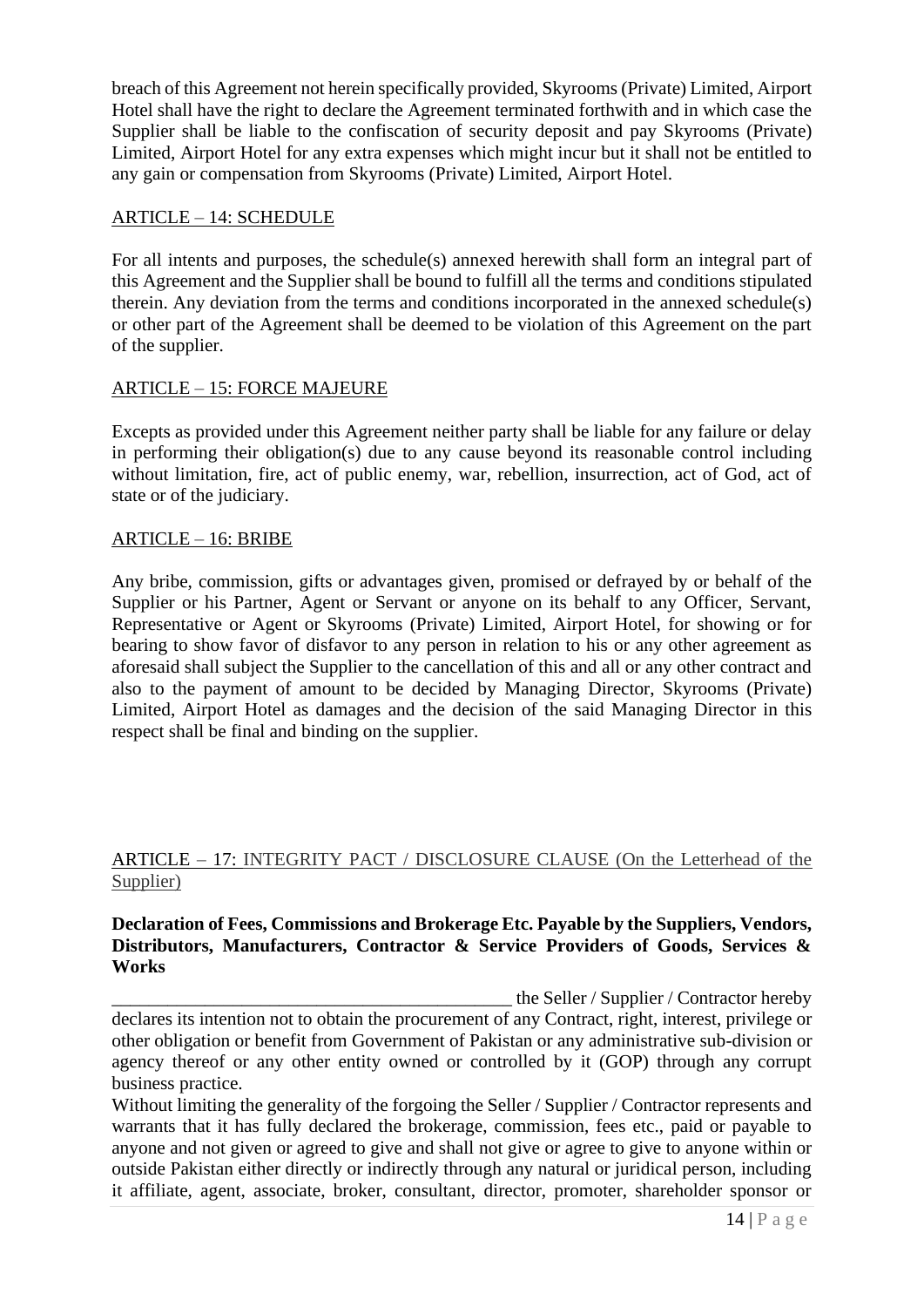subsidiary, any commission, gratification, bribe, finder's fee or kickback whether described as consultation fee or otherwise, with the object of obtaining or including the procurement of a contract, right, interest, privilege or other obligation or benefit in whatsoever form from Government of Pakistan, except that which has been expressly declared pursuant hereto.

The Seller / Supplier / Contractor certifies that it has made and will make full disclosure of all agreements an arrangement with all persons in respect of or related to the transaction with Government of Pakistan and has not taken any action or will not take any action to circumvent the above declaration, representation or warranty.

The Seller / Supplier / Contractor accepts full responsibility and strict liability for making any false declaration, not making full disclosure, misrepresenting facts or taking any action likely to defeat the purpose of this declaration, representation and warranty. It agrees that any contract, right, interest, privilege or other obligation or benefit obtained or procured as aforesaid shall without prejudice to any other right and remedies available to Government of Pakistan under any law, contract or other instrument, be void-able at the option of Government of Pakistan.

Notwithstanding any rights and remedies exercised by Government of Pakistan in this regard, the Seller / Supplier / Contractor agrees to indemnify Government of Pakistan for any loss or damage incurred by it on account of its corrupt business practices and further pay compensation to Government of Pakistan in any amount equivalent to ten time the sum of any commission, gratification, brief, finder's fee or kickback given by the Seller / Supplier / Contractor as aforesaid for the purpose of obtaining or inducing the procurement of any contract, right, interest, privilege or other obligation or benefit in whatsoever from Government of Pakistan.

## ARTICLE – 18: ASSIGNMENT AND EXCLUSIVITY

The Supplier Shall Not Sublet, transfer or assign this Agreement to any other party without prior written Permission of Skyrooms (Private) Limited, Airport Hotel.

If the supplier assigns this Agreement to any other party wholly or partly in contravention of this Article, Skyrooms (Private) Limited, Airport Hotel in its discretion may terminate this Agreement and / or black list the debar the Contractor for future to execute any contract with Skyrooms (Private) Limited, Airport Hotel.

# ARTICLE – 19: WAIVER

The Failure either party at any time to require the performance by other of any of the terms and provisions hereof shall in no way effect the right of that party thereafter to enforce the same nor shall the waiver by either of the party or breach of any of the terms or provision hereof taken or held to be waiver of any succeeding breach of any such terms or provision itself.

## ARTICLE – 20: AUTHORITY OF PERSON SIGNING AGREEMENT AND DOCUMENT

Person signing this agreement or any other document forming part of this Agreement on behalf of the Supplier shall be deemed to warrant that he has the authority to do so from the Supplier, and if on enquiry, it is revealed that the person so signing had no authority to do so. Skyrooms (Private) Limited, Airport Hotel may without prejudice to other legal rights / remedies cancel the agreement without notice and hold the signatory liable for all costs and damages.

# ARTICLE – 21: CORRESPONDENCE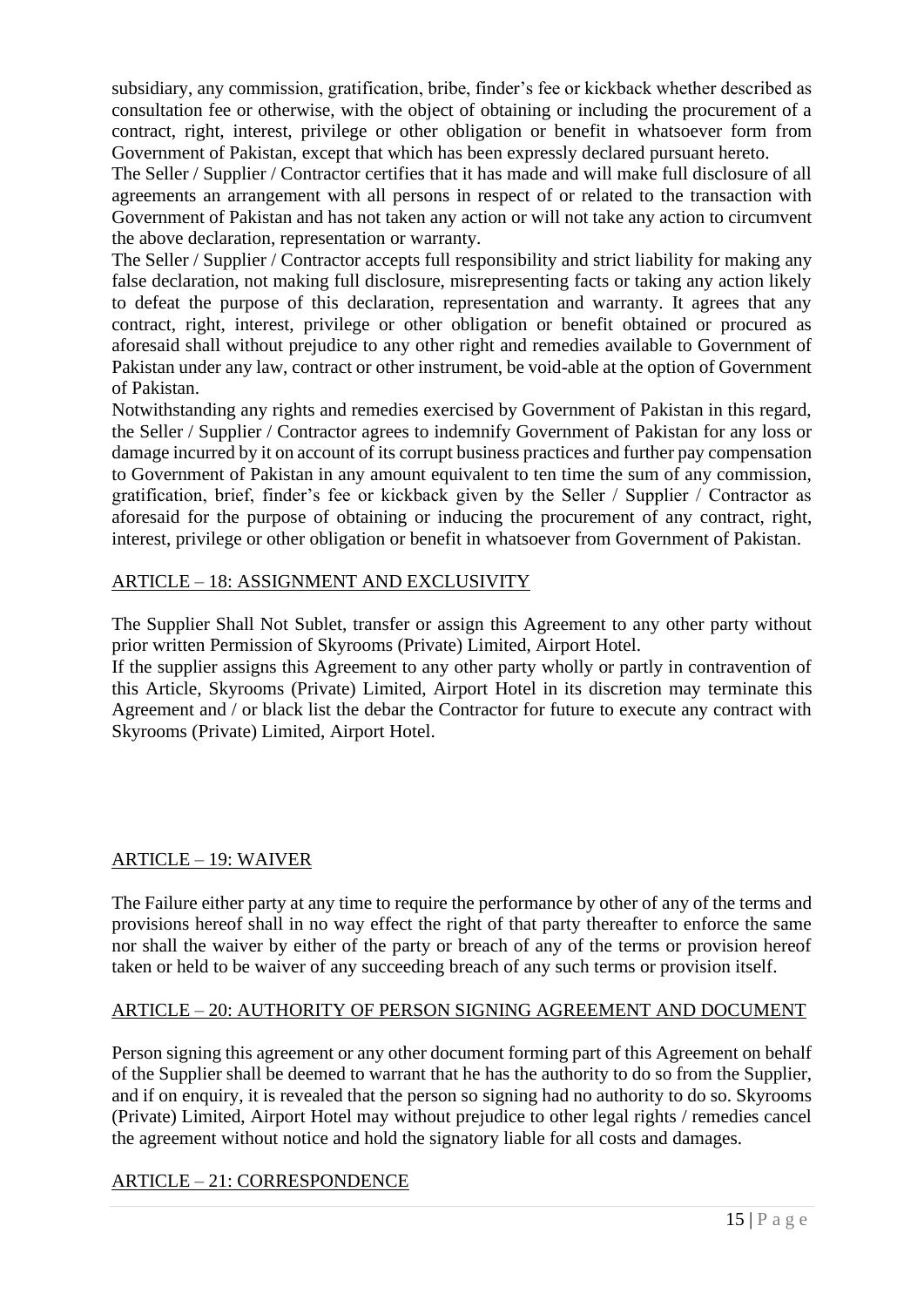The Supplier will not correspond with or approach any other authority, persons directly or indirectly, whether the staff of Skyrooms (Private) Limited, Airport Hotel or otherwise except the Deputy General Manager Commercial and General Manager (CPC) regarding any matter arising from this or any other Agreement with Skyrooms (Private) Limited, Airport Hotel. The Supplier may carry on correspondence with the designated officials of the User Department.

#### ARTICLE – 22: NOTICE

All notices, requests and demands given to or made upon the parties shall be in writing and posted through Registered Mail and confirmatory Facsimile or email at the addresses set forth below:

**Supplier**

| Purchase Manager                 |  |
|----------------------------------|--|
| Skyrooms (Private) Limited       |  |
| Airport Hotel Head Office        |  |
| Karachi Airport, 75200           |  |
| E-mail: purchasemgr.sr@piac.aero |  |

#### ARTICLE – 23: APPLICABLE LAW

This Agreement shall be governed by the laws of Islamic Republic of Pakistan.

#### ARTICLE – 24: GOVERNING LAWS & DISPUTE RESOLUTION

- a) This agreement shall be governed and interpreted in accordance with Laws of Pakistan.
- b) The parties agree & submit themselves to exclusive Jurisdiction of the Courts at Karachi.
- c) Any dispute between the parties arising out of this agreement shall not be settled other than through Arbitration Act 1940. CEO/ Executive Director Skyrooms (Private) Limited, Airport Hotel, or his nominee shall be sole arbitrator whose award shall be binding upon the parties. Notwithstanding anything in this agreement Skyrooms (Private) Limited, Airport Hotel may continue to utilize subject matter services of the agreement from Contractor during the pendency of the Arbitration.

#### ARTICLE – 25: PPRA ACT & RULES

PPRA Act & Rules shall be followed, in true letter & spirit, in the process of awarding contract.

#### IN WITNESS WHEREOF THE PARTIES HEREUNTO SET THEIR HANDS OF THE DAY, MONTH AND THE YEAR MENTIONED HEREINABOVE

| For and on behalf of                      | For and on behalf of                                           |
|-------------------------------------------|----------------------------------------------------------------|
| Skyrooms (Private) Limited, Airport Hotel |                                                                |
|                                           | Signature & Seal                                               |
|                                           |                                                                |
| Designation                               | Designation $\frac{1}{\sqrt{1-\frac{1}{2}} \cdot \frac{1}{2}}$ |
|                                           |                                                                |